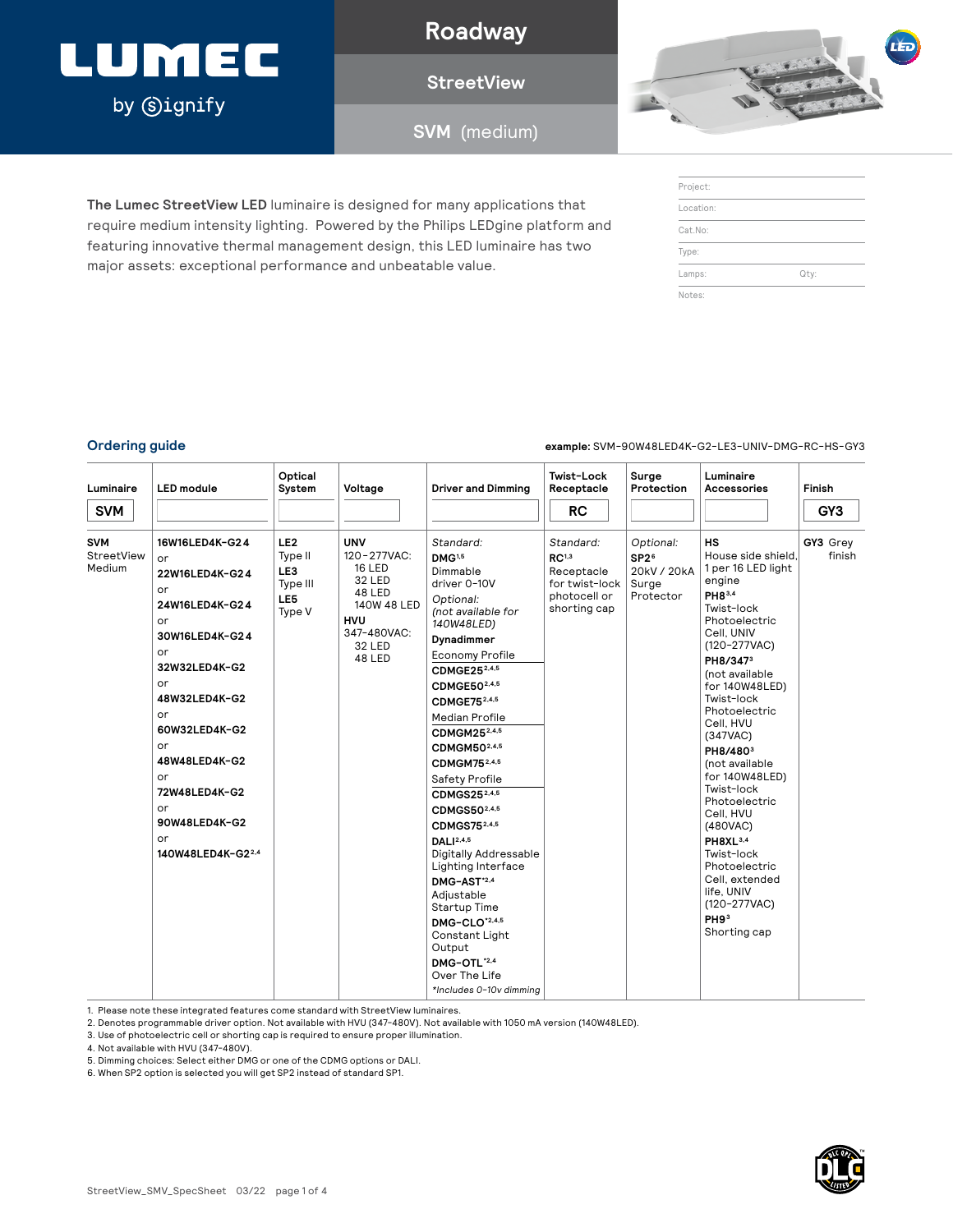### **SVM** StreetView LED Cobra Head: 16, 32, and 48 LED

### **LED wattage and lumen values**

**LED CRI = 70, CCT = 4000K nominal (3985K +/- 275K or 3710K to 4260K), System (LED + driver) rated life = 100,000 hrs1**

| <b>LED</b>         | <b>Typical</b><br>delivered | <b>Typical</b><br>system | <b>LED</b><br>current | <b>Typical System</b><br>Current (A) @ |             |             |             |                   | Luminaire<br><b>Efficacy</b> | <b>BUG</b> rating |          |
|--------------------|-----------------------------|--------------------------|-----------------------|----------------------------------------|-------------|-------------|-------------|-------------------|------------------------------|-------------------|----------|
| <b>Module</b>      | lumens                      | wattage<br>$(W)^2$       | (mA)                  | <b>120V</b>                            | <b>208V</b> | <b>240V</b> | <b>277V</b> | 347V              | <b>480V</b>                  | Rating (Lm/W)     |          |
| 16W16LED4K-G2-LE2  | 2164                        | 19                       | 350                   | 0.160                                  | 0.100       | 0.090       | 0.082       |                   |                              | 113               | B1-U0-G1 |
| 16W16LED4K-G2-LE3  | 2192                        | 19                       | 350                   | 0.160                                  | 0.100       | 0.090       | 0.082       |                   |                              | 115               | B1-U0-G1 |
| 16W16LED4K-G2-LE5  | 2299                        | 19                       | 350                   | 0.160                                  | 0.100       | 0.090       | 0.082       |                   |                              | 123               | B2-U0-G0 |
| 22W16LED4K-G2-LE2  | 2822                        | 26                       | 470                   | 0.210                                  | 0.125       | 0.115       | 0.105       |                   |                              | 109               | B1-U0-G1 |
| 22W16LED4K-G2-LE3  | 2860                        | 26                       | 470                   | 0.210                                  | 0.125       | 0.115       | 0.105       |                   |                              | 111               | B1-U0-G1 |
| 22W16LED4K-G2-LE5  | 2999                        | 26                       | 470                   | 0.210                                  | 0.125       | 0.115       | 0.105       |                   |                              | 116               | B2-U0-G1 |
| 24W16LED4K-G2-LE2  | 2965                        | 27                       | 530                   | 0.225                                  | 0.135       | 0.120       | 0.110       | N/A               |                              | 109               | B1-U0-G1 |
| 24W16LED4K-G2-LE3  | 3004                        | 27                       | 530                   | 0.225                                  | 0.135       | 0.120       | 0.110       |                   |                              | 110               | B1-U0-G1 |
| 24W16LED4K-G2-LE5  | 3150                        | 27                       | 530                   | 0.225                                  | 0.135       | 0.120       | 0.110       |                   |                              | 115               | B2-U0-G1 |
| 30W16LED4K-G2-LE2  | 3792                        | 36                       | 700                   | 0.290                                  | 0.175       | 0.150       | 0.135       |                   |                              | 105               | B1-U0-G1 |
| 30W16LED4K-G2-LE3  | 3842                        | 36                       | 700                   | 0.290                                  | 0.175       | 0.150       | 0.135       |                   |                              | 106               | B1-U0-G1 |
| 30W16LED4K-G2-LE5  | 4029                        | 36                       | 700                   | 0.290                                  | 0.175       | 0.150       | 0.135       |                   |                              | 112               | B3-U0-G1 |
| 32W32LED4K-G2-LE2  | 4085                        | 34                       | 350                   | 0.300                                  | 0.185       | 0.165       | 0.155       | 0.105             | 0.090                        | 118               | B1-U0-G1 |
| 32W32LED4K-G2-LE3  | 4139                        | 35                       | 350                   | 0.300                                  | 0.185       | 0.165       | 0.155       | 0.105             | 0.090                        | 120               | B1-U0-G1 |
| 32W32LED4K-G2-LE5  | 4341                        | 35                       | 350                   | 0.300                                  | 0.185       | 0.165       | 0.155       | 0.105             | 0.090                        | 126               | B3-U0-G1 |
| 48W32LED4K-G2-LE2  | 6132                        | 53                       | 530                   | 0.450                                  | 0.270       | 0.240       | 0.215       | 0.160             | 0.130                        | 116               | B2-U0-G1 |
| 48W32LED4K-G2-LE3  | 6214                        | 53                       | 530                   | 0.450                                  | 0.270       | 0.240       | 0.215       | 0.160             | 0.130                        | 117               | B2-U0-G1 |
| 48W32LED4K-G2-LE5  | 6515                        | 53                       | 530                   | 0.450                                  | 0.270       | 0.240       | 0.215       | 0.160             | 0.130                        | 123               | B3-U0-G1 |
| 60W32LED4K-G2-LE2  | 7752                        | 71                       | 700                   | 0.595                                  | 0.340       | 0.295       | 0.265       | 0.210             | 0.160                        | 109               | B2-U0-G2 |
| 60W32LED4K-G2-LE3  | 7855                        | 71                       | 700                   | 0.595                                  | 0.340       | 0.295       | 0.265       | 0.210             | 0.160                        | 110               | B2-U0-G2 |
| 60W32LED4K-G2-LE5  | 8237                        | 71                       | 700                   | 0.595                                  | 0.340       | 0.295       | 0.265       | 0.210             | 0.160                        | 116               | B3-U0-G1 |
| 48W48LED4K-G2-LE2  | 6341                        | 54                       | 350                   | 0.440                                  | 0.260       | 0.250       | 0.230       | 0.160             | 0.130                        | 117               | B2-U0-G1 |
| 48W48LED4K-G2-LE3  | 6426                        | 54                       | 350                   | 0.440                                  | 0.260       | 0.250       | 0.230       | 0.160             | 0.130                        | 118               | B2-U0-G2 |
| 48W48LED4K-G2-LE5  | 6734                        | 54                       | 350                   | 0.440                                  | 0.260       | 0.250       | 0.230       | 0.160             | 0.130                        | 124               | B3-U0-G1 |
| 72W48LED4K-G2-LE2  | 8985                        | 79                       | 530                   | 0.660                                  | 0.390       | 0.350       | 0.310       | 0.225             | 0.170                        | 114               | B2-U0-G2 |
| 72W48LED4K-G2-LE3  | 9105                        | 79                       | 530                   | 0.660                                  | 0.390       | 0.350       | 0.310       | 0.225             | 0.170                        | 116               | B2-U0-G2 |
| 72W48LED4K-G2-LE5  | 9542                        | 79                       | 530                   | 0.660                                  | 0.390       | 0.350       | 0.310       | 0.225             | 0.170                        | 121               | B3-U0-G2 |
| 90W48LED4K-G2-LE2  | 11475                       | 105                      | 700                   | 0.890                                  | 0.515       | 0.455       | 0.390       | 0.305             | 0.225                        | 109               | B2-U0-G2 |
| 90W48LED4K-G2-LE3  | 11628                       | 105                      | 700                   | 0.890                                  | 0.515       | 0.455       |             | 0.390 0.305 0.225 |                              | 111               | B2-U0-G2 |
| 90W48LED4K-G2-LE5  | 12186                       | 105                      | 700                   | 0.890                                  | 0.515       | 0.455       | 0.390       |                   | 0.305 0.225                  | 116               | B4-U0-G2 |
| 140W48LED4K-G2-LE2 | 15790                       | 160                      | 1050                  | 1.330                                  | 0.760       | 0.665       | 0.575       |                   |                              | 99                | B3-U0-G3 |
| 140W48LED4K-G2-LE3 | 16010                       | 161                      | 1050                  | 1.330                                  | 0.760       | 0.665       | 0.575       |                   | N/A                          | 99                | B3-U0-G3 |
| 140W48LED4K-G2-LE5 | 17248                       | 162                      | 1050                  | 1.330                                  | 0.760       | 0.665       | 0.575       |                   |                              | 106               | B4-U0-G2 |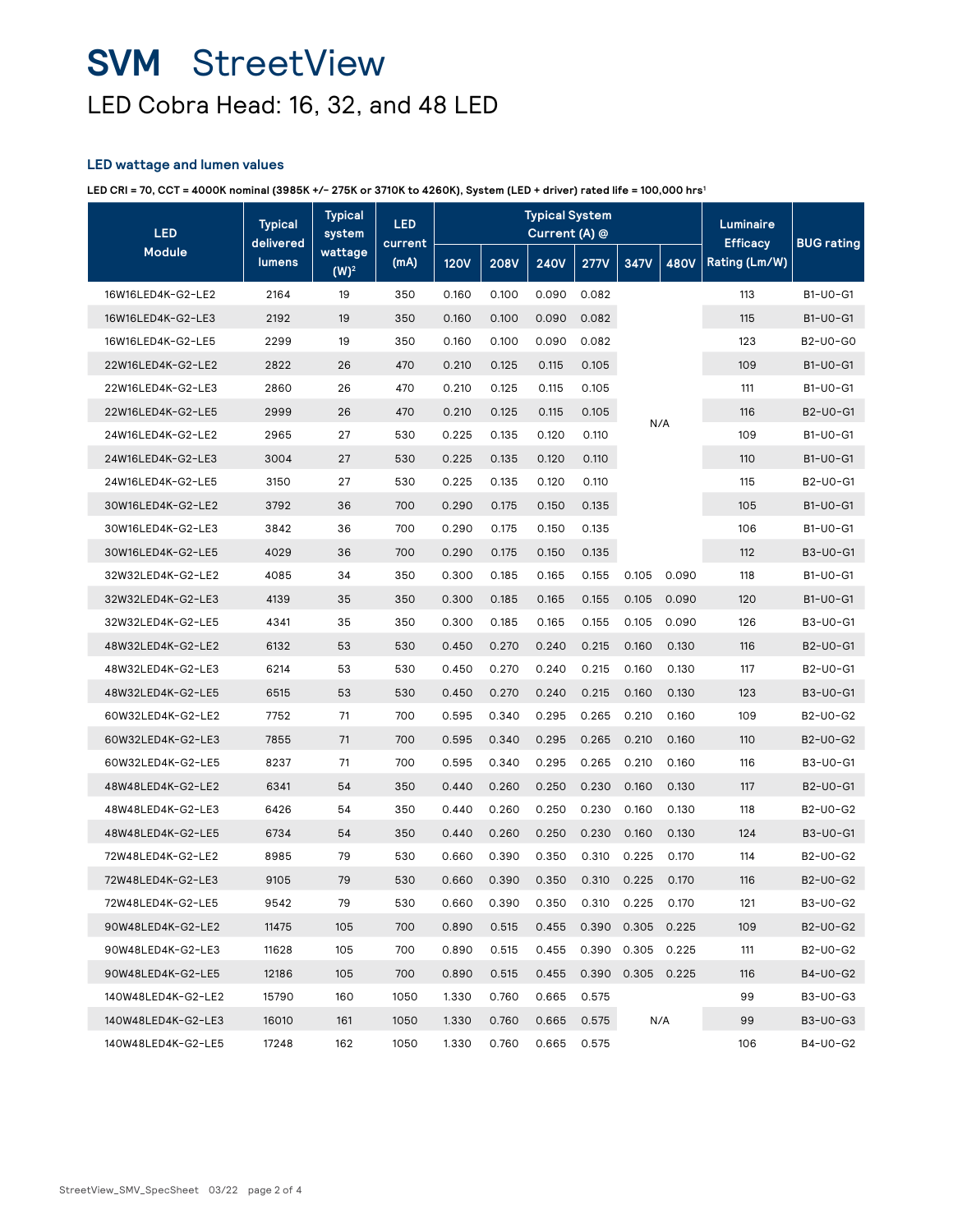### **SVM** StreetView LED Cobra Head: 16, 32, and 48 LED

#### **Dimensions**





#### **Predicted Lumen Depreciation Data**

Predicted performance derived from LED manufacturer's data and engineering design estimates, based on IESNA LM-80 methodology. Actual experience may vary due to field application conditions.L70 is the predicted time when LED performance depreciates to 70% of initial lumen output. Calculated per IESNA TM21-11. Published L70 hours limited to 6 times actual LED test hours

| Ambient Temperature °C | Driver mA     | $\vert$ Calculated L <sub>70</sub> Hours | $L_{70}$ per TM-21 | Lumen Maintenance % at 60,000 hrs |
|------------------------|---------------|------------------------------------------|--------------------|-----------------------------------|
| $25^{\circ}$ C         | up to 1050 mA | >100,000 hours                           | >60,000 hours      | >96%                              |

#### **Specifications**

#### **Housing**

Made of low copper die cast A360 Aluminum alloy, for a high resistance to corrosion, 0.100" (2.5mm) minimum thickness. Fits on a 1.66" (42mm) O.D. (1.25" NPS), 1.9" (48mm) O.D. (1.5" NPS) or 2 3/8" (60mm) O.D. (2" NPS) by 5 1/4" (133mm) minimum long tenon. Comes with a zinc plated clamp fixed by 2 zinc plated hexagonal bolts 3/8 16 UNC for ease of installation. Provides an easy step adjustment of +/- 5° tilt in 2.5º increments. A quick release, tool less entry, hinged, removable polymeric door with integral latch opens downward to provide access to electronic components and to a terminal block. Door is secured to prevent accidental dropping or disengagement. A clearance of 8" (203mm) at the rear is required in order to remove the door. Complete with a bird guard protecting against birds and similar intruders and an ANSI label to identify wattage and source (both included in box).

#### **Light Engine**

Composed of 4 main components: LED Module / Optical System / Heat Sink / Driver.

Electrical components are RoHS compliant, IP66 sealed light engine. LEDs tested by ISO 17025-2005 accredited lab in accordance with IESNA LM-80 guidelines in compliance with EPA ENERGY STAR, extrapolations in accordance with IESNA TM-21. Metal core board ensures greater heat transfer and longer lifespan.

**LED Module:** (Included), High performance white LEDs. Color temperature as per ANSI/ NEMA, bin neutral white 4000 Kelvin nominal (3985 +/- 275K or 3710K to 4260K), CRI 70 Min.

**Optical System:** Composed of high performance UV stabilized optical grade polymer refractor lenses to achieve desired distribution optimized to get maximum spacing, target lumens and a superior lighting uniformity. System is rated IP66. Performance shall be tested per LM-63, LM-79 and TM-15 (IESNA) certifying its photometric performance. Dark Sky compliant with 0% uplight and U0 per IESNA TM-15.

**Heat Sink:** Built in the housing, designed to ensure high efficacy and superior cooling by natural vertical convection air flow pattern always close to LEDs and driver optimising their efficiency and life. Product does not use any cooling device with moving parts (only passive cooling). Wide openings enable natural cleaning and removal of dirt and debris. Entire luminaire is rated for operation in ambient temperature of -40°C / -40°F up to +40°C / +104°F.

**Driver:** High power factor of 95%. Electronic driver, operating range 50/60 Hz. Auto adjusting universal voltage input from 120 to 277 or 347 to 480 VAC (140W48LED4K available in 120-277V only) rated for both application line to line or line to neutral, Class I, THD of 20% max.

**DMG:** Dimming compatible 0-10 volts. The current supplying the LEDs will be reduced by the driver if the driver experiences internal overheating as a protection to the LEDs and the electrical components. Output is protected from short circuits, voltage overload and current overload. Automatic recovery after correction. Standard built in driver surge protection of 2.5kV (min).

#### **Integrated Features**

**DMG**: Dimmable driver 0-10V.

**RC**: Receptacle for a twist-lock photocell or shorting cap. Use of photocell or shorting cap is required to ensure proper illumination.

**SP1:** Surge protection device tested in accordance with ANSI/IEEE C62.45 per ANSI/ IEEE C62.41.2 Scenario I Category C High Exposure 10kV/10kA waveforms for Line-Ground, Line-Neutral and Neutral-Ground, and in accordance with DOE MSSLC Model Specification for LED Roadway Luminaires Appendix D Electrical Immunity High test level 10kV/10kA.

Please note that these integrated features always come with StreetView luminaire.